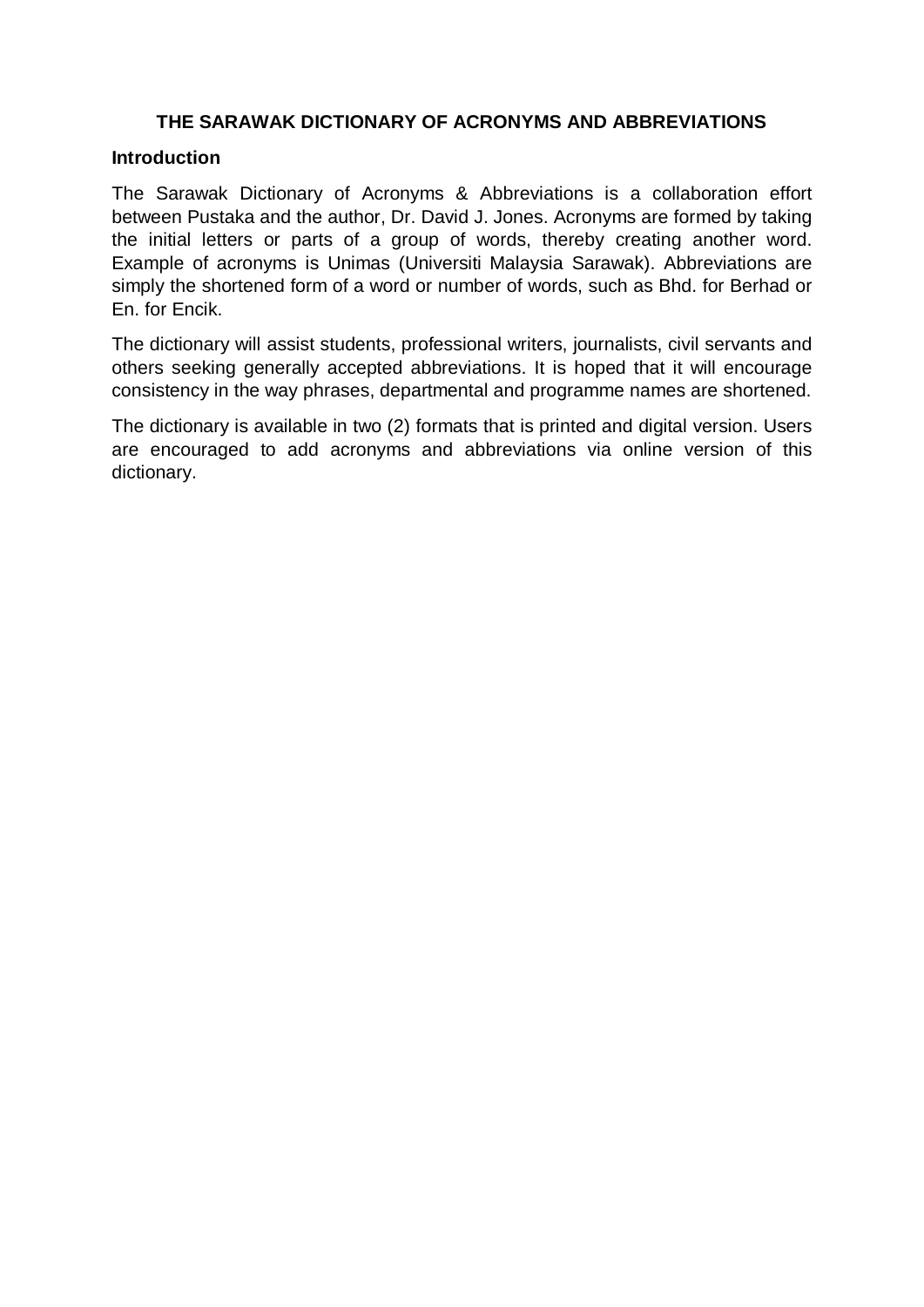## **How to search for acronyms or abbreviations from** *The Sarawak Dictionary of Acronyms and Abbreviations?*

At the homepage, you will see the screen below:

i) To search acronyms or abbreviations, you may enter the acronyms/abbreviations or the full description in the search box, then click on Search button.

|                         | <b>Search</b> |
|-------------------------|---------------|
| O Acronym O Description |               |

**Example 1:** *Search by acronym/abbreviation.*

| <b>Search Acronyms and Abbreviations:</b> |                                          |  |
|-------------------------------------------|------------------------------------------|--|
| <b>ADA</b>                                | Search                                   |  |
| ◎ Acronym ◎ Description                   |                                          |  |
|                                           |                                          |  |
|                                           |                                          |  |
| What does ADA stand for?                  |                                          |  |
| <b>Acronyms / Abbreviations</b>           | <b>Full Description</b>                  |  |
| <b>ADA</b>                                | <b>Authorized Depository Agent</b>       |  |
| ada                                       | average daily allowance                  |  |
| adag                                      | adagio                                   |  |
| adapt                                     | adaptation                               |  |
| <b>FORMADAT</b>                           | Forum Masvarakat Adat                    |  |
| <b>IADA</b>                               | Integrated Agriculture Development Area  |  |
| <b>NADA</b>                               | National Anti-Drug Agency                |  |
| <b>PEMADAM</b>                            | Persatuan Mencegah Dadah Malaysia        |  |
| Persada                                   | Permuafakatan Siswa Siswi Felda          |  |
| <b>SCADA</b>                              | Supervisory Control and Data Acquisition |  |
|                                           | Show record(s)<br>$1 - 10 = -$           |  |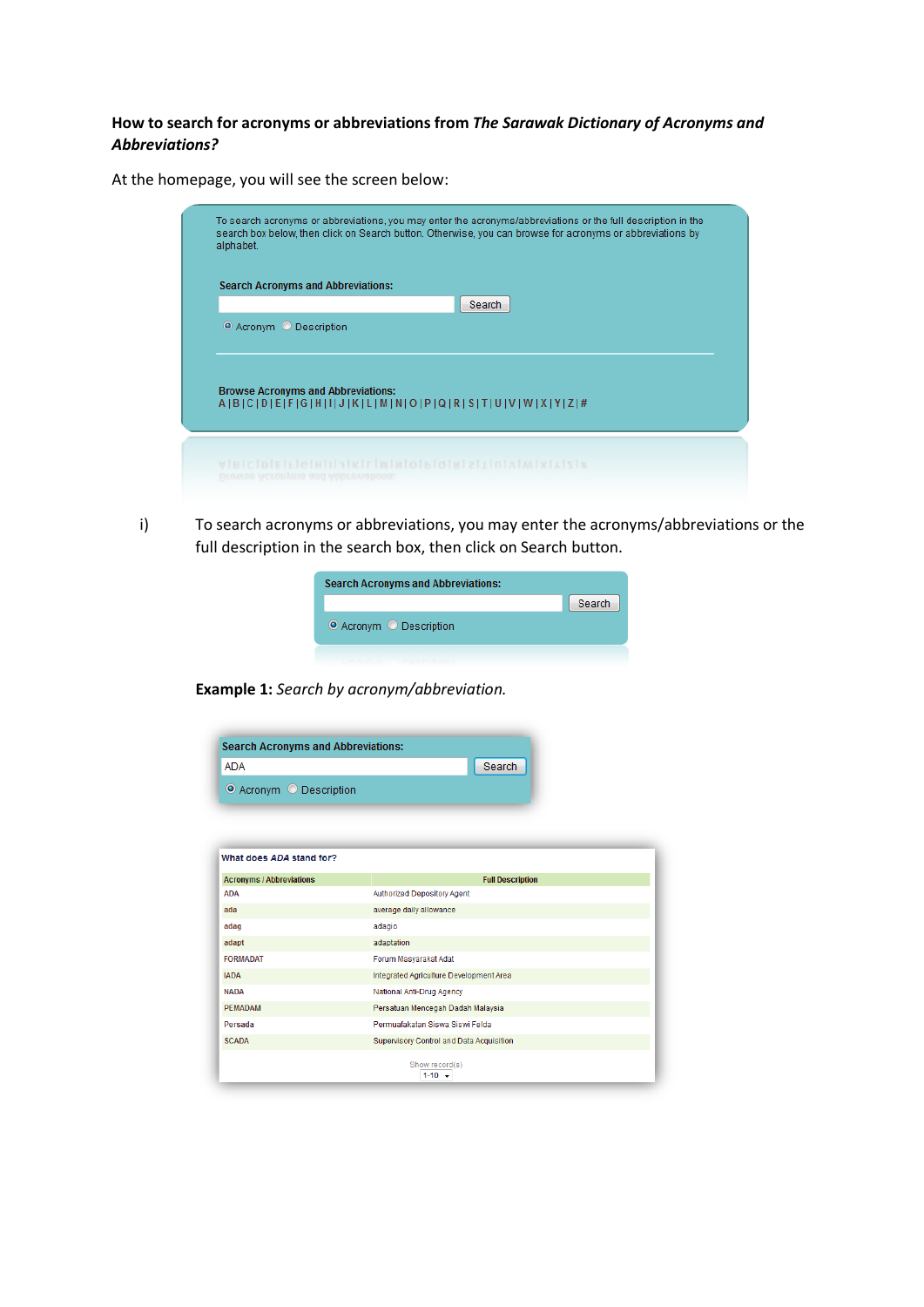**Example 2:***Search by description.*

| <b>Search Acronyms and Abbreviations:</b> |        |
|-------------------------------------------|--------|
| persatuan                                 | Search |
| Acronym O Description                     |        |

| <b>Acronyms / Abbreviations</b> | <b>Full Description</b>                                                  |
|---------------------------------|--------------------------------------------------------------------------|
| <b>DPMM</b>                     | Dewan Persatuan Melayu Melanau                                           |
| <b>EXPOAM</b>                   | Persatuan Bekas Pegawai Penjara Malaysia                                 |
| <b>GAPFNA</b>                   | Gabungan Persatuan Penulis Nasional                                      |
| <b>IKHIAS</b>                   | Persatuan Usahawan Industri Perikanan Sarawak                            |
| <b>KILAS</b>                    | Persatuan Seni Silat Kilas Maut Kuching                                  |
| <b>PA</b>                       | Persatuan Alumni                                                         |
| <b>PARRRM</b>                   | Persatuan Angkat Berat dan Bina Badan Miri                               |
| <b>PADE</b>                     | Persatuan Pembangunan dan Pendidikan Masyarakat Penan Sarawak            |
| <b>PAIMM</b>                    | Persatuan Akademi Industri Muzik Malaysia                                |
| <b>PAM</b>                      | Persatuan Autistik Miri                                                  |
|                                 | Show record(s)<br>$1 - 10$<br>$\rightarrow$ next<br>Total record(s): 204 |

ii) Otherwise, you can browse for acronyms or abbreviations by alphabet.

Browse Acronyms and Abbreviations:<br>A | B | C | D | E | F | G | H | I | J | K | L | M | N | O | P | Q | R | S | T | U | V | W | X | Y | Z | #

**Example:**Click A to browse Acronyms/Abbreviations starts with Letter A.

| <b>Acronyms / Abbreviations</b> | <b>Full Description</b>                      |
|---------------------------------|----------------------------------------------|
| $\overline{A}$                  | acting                                       |
| $\overline{A}$                  | active                                       |
| A                               | Ampere                                       |
| $\overline{A}$                  | answer                                       |
| A                               | Assistant                                    |
| AA                              | Administrative Assistant                     |
| AA                              | <b>Alcoholics Anonymous</b>                  |
| AA                              | anti-aircraft                                |
| AA                              | Asia-Afrika                                  |
| AAA                             | anti-aircraft artillery                      |
| <b>AADK</b>                     | Agensi Anti Dadah Kebangsaan                 |
| AAEC                            | <b>ASEAN Australian Engineering Congress</b> |
| AAM                             | Automobile Association of Malaysia           |
| A&E                             | <b>Accident and Emergency</b>                |
| <b>AAR</b>                      | automatic air re-circulation                 |
| <b>AAS</b>                      | Advocates Association of Sarawak             |
| AB                              | Able Seaman                                  |
| AB                              | able-bodied                                  |
| ab                              | about                                        |
| a/b                             | airborne                                     |